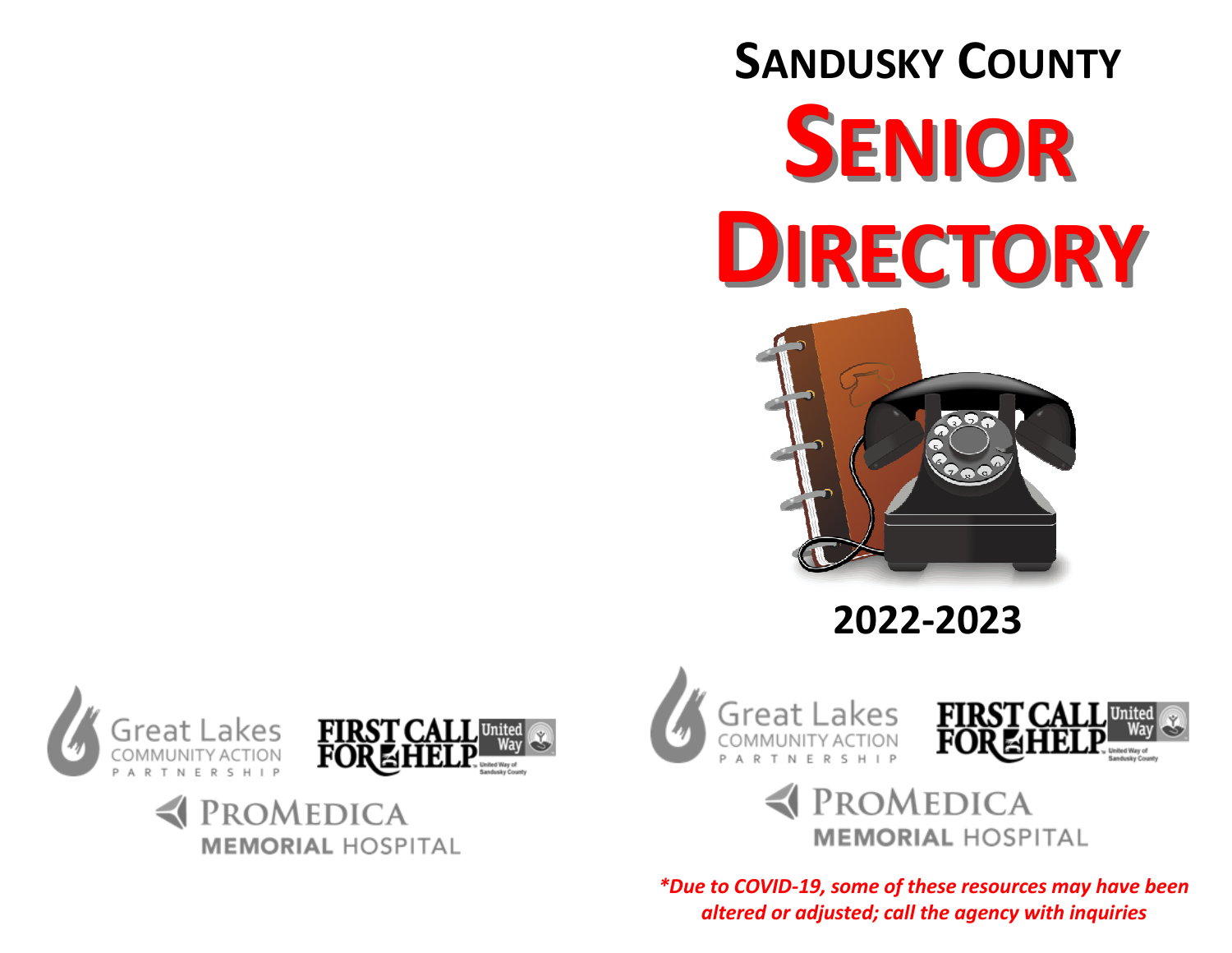**Thank you to the following organizations and businesses that provided funding to help distribute this directory:** 

# **GOLD LEVEL SPONSORS**

**Ohioans Home Healthcare** 

# **SILVER LEVEL SPONSORS**

**Brumbaugh Law Firm Law Office of Phillip Wylkan**

# **BRONZE LEVEL SPONSORS**

**Jennifer Leonard Insurance Solutions PT Services** 

# **SANDUSKY COUNTY SENIOR DIRECTORY2022-2023**

The Golden Threads Senior Program of ProMedica Memorial Hospital, United Way of Sandusky County First Call for Help, and Great Lakes Community Action Partnership SeniorPrograms have created this directory as a quick, useful tool for seniors and their families. Its purpose is to provide updated information about both community resources and local activities geared to the Sandusky County senior population. Agency inclusion in this directory does not imply endorsement nor does omission imply lack of endorsement.

This directory is updated every two years.

**If you cannot find the information you need or you want more detailed information, please call United Way of Sandusky County First Call for Help at 419-334-2720 or access the database of available agencies at** *www.uwsandco.org***/help.php**

**If you would like additional copies of this directory, contact:**  Golden Threads Senior Program of ProMedica Memorial Hospital at **419-334-6613** First Call for Help at **419-334-2720**GLCAP Senior Programs at **419-334-8383**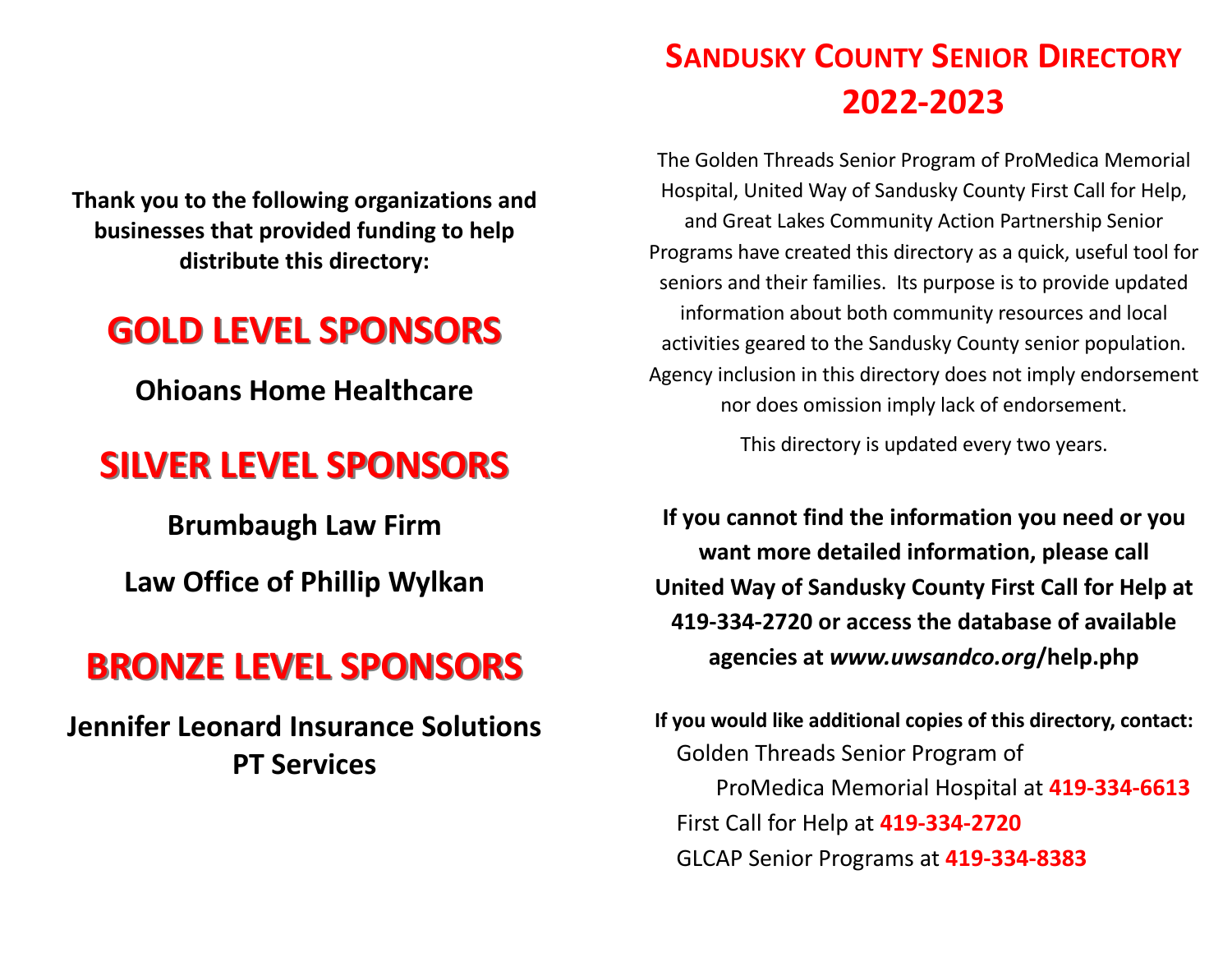# **SANDUSKY COUNTY SENIOR SERVICES AND RESOURCES**

# *2022 - 2023*

#### **Adult Day Care**

| 1907 Croghan Street, Fremont                                                              |  |
|-------------------------------------------------------------------------------------------|--|
| Elmwood Assisted Living and Skilled Nursing  419-332-6533<br>1545 Fangboner Road, Fremont |  |
| 1247 CR 176, Fremont                                                                      |  |
| 101 Auxiliary Drive, Bellevue                                                             |  |

#### **Adult Protection**

**Sandusky County Department of Job & Family Services .. 419-334-8708** 2511 Countryside Drive, Fremont *Investigates senior (60 and older) abuse, neglect, or exploitation*

## **Alzheimer Support**

| Alzheimer Association - NWO Chapter  1-800-272-3900                  |  |
|----------------------------------------------------------------------|--|
| Support program; Alzheimer Support Group meets at ProMedica Memorial |  |
| Hospital                                                             |  |

# **Apartments or Retirement Living**

| Bethany Place Senior Apartment Community  419-334-5500<br>916 North Street, Fremont |  |
|-------------------------------------------------------------------------------------|--|
| 540 North Brush Street, Fremont                                                     |  |
|                                                                                     |  |
| 750 Robin Lane, Fremont                                                             |  |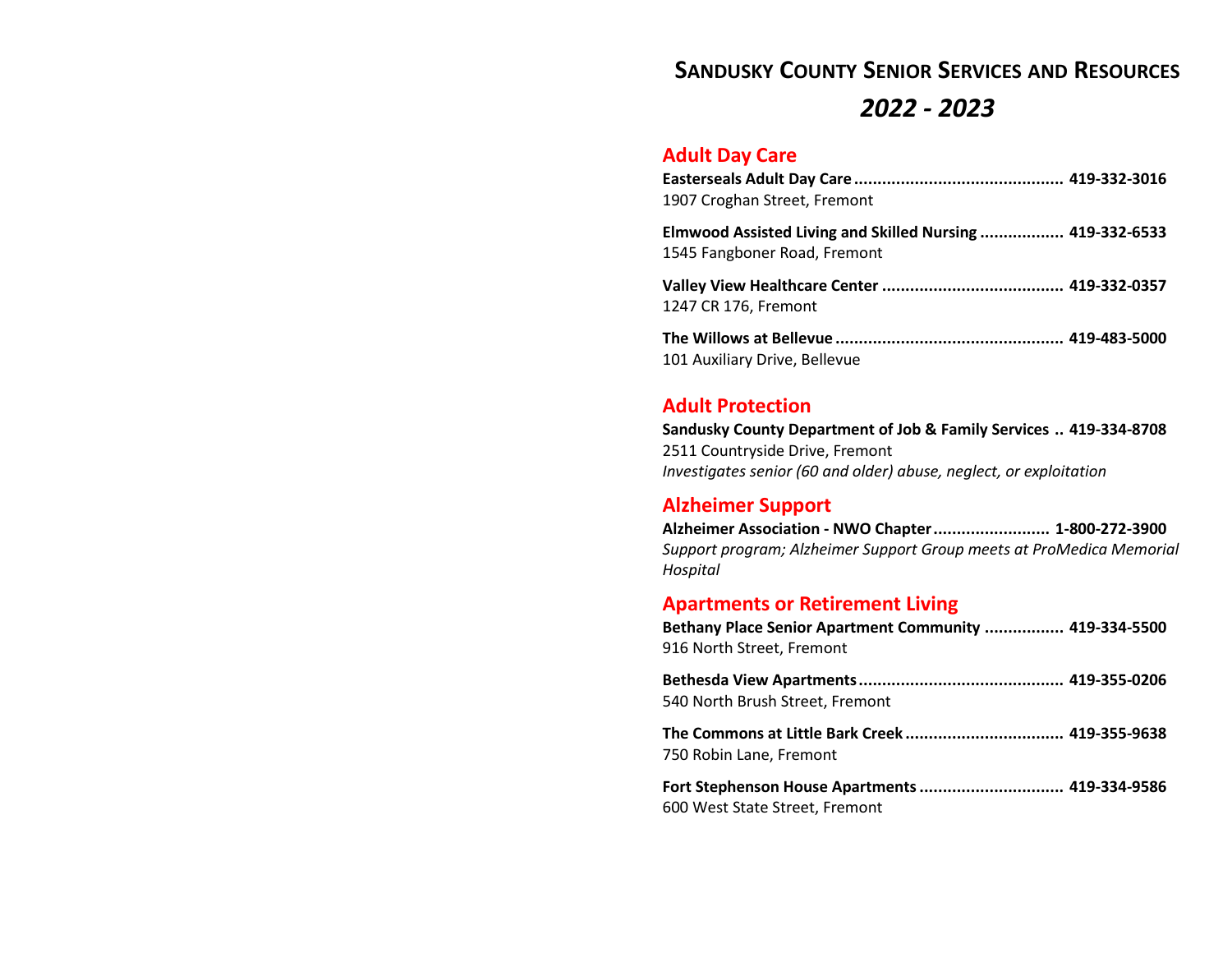| 315 Bidwell Avenue, Fremont                                                               |  |
|-------------------------------------------------------------------------------------------|--|
| 914 Quail Drive, Fremont                                                                  |  |
| 900 North Woodland Avenue, Clyde                                                          |  |
| Luther Meadow Retirement Apartments 419-637-2811<br>100 Meadow Lane, Gibsonburg           |  |
| 259 Northwest Street, Bellevue                                                            |  |
| 105 Brookside Drive, Woodville                                                            |  |
| <b>Assisted Living</b>                                                                    |  |
| 700 Coulson Street, Clyde                                                                 |  |
| Elmwood Assisted Living and Skilled Nursing  419-332-6533<br>1545 Fangboner Road, Fremont |  |
| 430 North Broadway Street, Green Springs                                                  |  |
| 670 Flat Rock Road, Bellevue                                                              |  |
| 805 South Buchanan Street, Fremont                                                        |  |
| 1247 CR 176, Fremont                                                                      |  |
| 101 Auxiliary Drive, Bellevue                                                             |  |
| <b>Budget Counseling</b>                                                                  |  |
|                                                                                           |  |
| Budget and bankruptcy counseling; debt management; Free assessment;                       |  |
| other services on sliding fee scale                                                       |  |

**NOTES**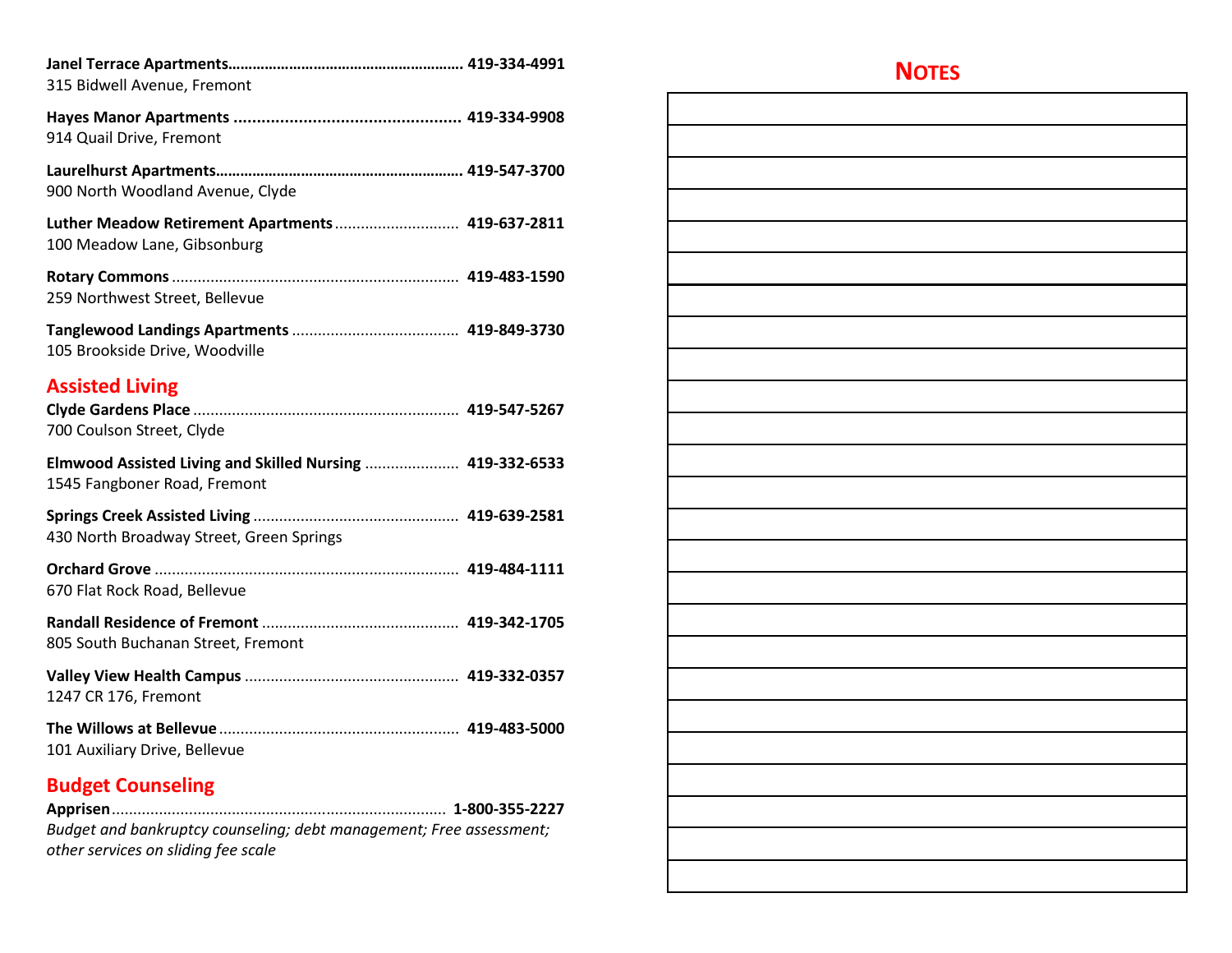# *Sandusky County Senior Services Index*

| Mental Health & Substance Use Services 11, 12   |
|-------------------------------------------------|
| Nursing Home and Respite Care Facilities 12, 13 |
|                                                 |
|                                                 |
|                                                 |
|                                                 |
|                                                 |
|                                                 |
|                                                 |
|                                                 |
|                                                 |
|                                                 |
|                                                 |
|                                                 |
|                                                 |

# *Additional Information Listed in the Directory*

| Groups & Churches w/Activities for Seniors 17 |  |
|-----------------------------------------------|--|
|                                               |  |

# **Cancer - Related Services**

| Mammograms and support services                                                                                                                        |
|--------------------------------------------------------------------------------------------------------------------------------------------------------|
| Cleveland Clinic/North Coast Cancer 1-877-544-6222 or 419-626-9090<br>Cancer treatment and support services                                            |
| (Formerly known as O E Meyer Equipment and Supplies)<br>Bras, prostheses, and other medical supplies                                                   |
| ProMedica Dorothy L. Kern Cancer Center 419-559-2700<br>2390 Enterprise Drive, Fremont<br>Cancer treatment and support services                        |
| 715 South Taft Avenue, Fremont<br>Mammograms                                                                                                           |
| 826 West State Street, Fremont<br>Financial assistance for Sandusky County residents in cancer treatment,<br>through the United Way of Sandusky County |
| <b>Clothing</b>                                                                                                                                        |

1040 Oak Harbor Road, Fremont *Used clothing, furniture, and more; Fees*

| 855 West Main Street, Bellevue                                                                                                                  |  |
|-------------------------------------------------------------------------------------------------------------------------------------------------|--|
| Used clothing, furniture, and more; Fees                                                                                                        |  |
| Hayes Memorial United Methodist Church 419-334-2605<br>1441 Fangboner Road, Fremont<br>Clothes Closet—free clothes and limited household items. |  |
| 203 Maple Street, Suite B, Bellevue<br>Clothing assistance; Free                                                                                |  |
| Sandusky County Share and Care Center 419-334-2832<br>129 Bidwell Avenue, Fremont                                                               |  |

*Clothing thrift shop with small furniture items; some fees*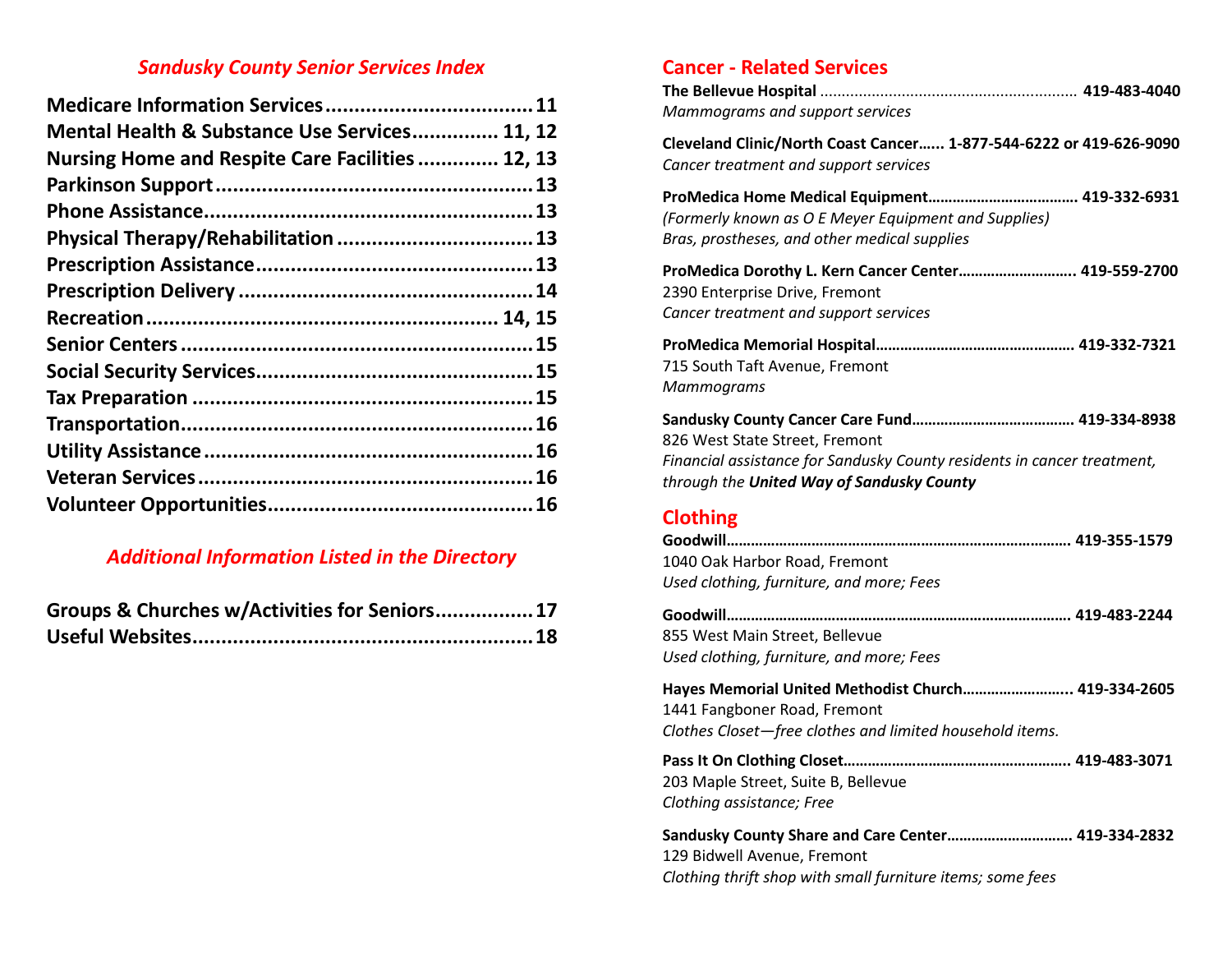#### **Developmental Disability - Related Services**

| 1001 Castalia Street, Fremont |  |
|-------------------------------|--|
|                               |  |

*Programs, services, and supports for people with developmental disabilities* 

# **Education**

| Vanguard Adult Career Center, 1306 Cedar Street, Fremont                |  |
|-------------------------------------------------------------------------|--|
| Adult education and literacy and basic skills. Includes GED instruction |  |
|                                                                         |  |

**Terra State Community College** ......................................... **419-334-8400**2830 Napoleon Road, Fremont *Credit and non-credit courses; includes Lifelong Learning programs* 

# **Emergency Response Systems**

**ProMedica Home Medical Equipment** ............................... **419-332-6931**1005 Everett Road, Fremont *Personal response systems for your home; Fees* 

# **Employment Services**

#### **Goodwill Ind. Senior Community Service Emp. Program** .. **419-625-4744** *Training and services designed to assist older job seekers find and keep*

*employment. Must be 55 or older* 

| 2511 Countryside Drive, Suite D, Fremont                    |  |
|-------------------------------------------------------------|--|
| Employment postings and work-related trainings and services |  |

# **Food Assistance – Home Delivered Meals**

 **Four County Young At Heart** .............................................. **419-483-6600** *Delivers noon meals to seniors who live in the Bellevue area; Fees* 

**GLCAP Meals on Wheels** ......................... **419-333-5082/1-800-775-9767** *Meals delivered to homebound seniors, Monday – Friday. Donation suggested; Also is contact for the Farm Market Program*

# *Sandusky County Senior Services Index*

| Apartments or Retirement Living  1, 2         |
|-----------------------------------------------|
|                                               |
|                                               |
|                                               |
|                                               |
| Developmental Disability - Related Services 4 |
|                                               |
|                                               |
|                                               |
| Food Assistance - Home Delivered Meals 4      |
|                                               |
|                                               |
|                                               |
|                                               |
|                                               |
|                                               |
|                                               |
| Home Health/Personal Care Services  8         |
|                                               |
|                                               |
|                                               |
|                                               |
| Information and Referral Services  10         |
|                                               |
|                                               |
| Medical Equipment and Supplies10, 11          |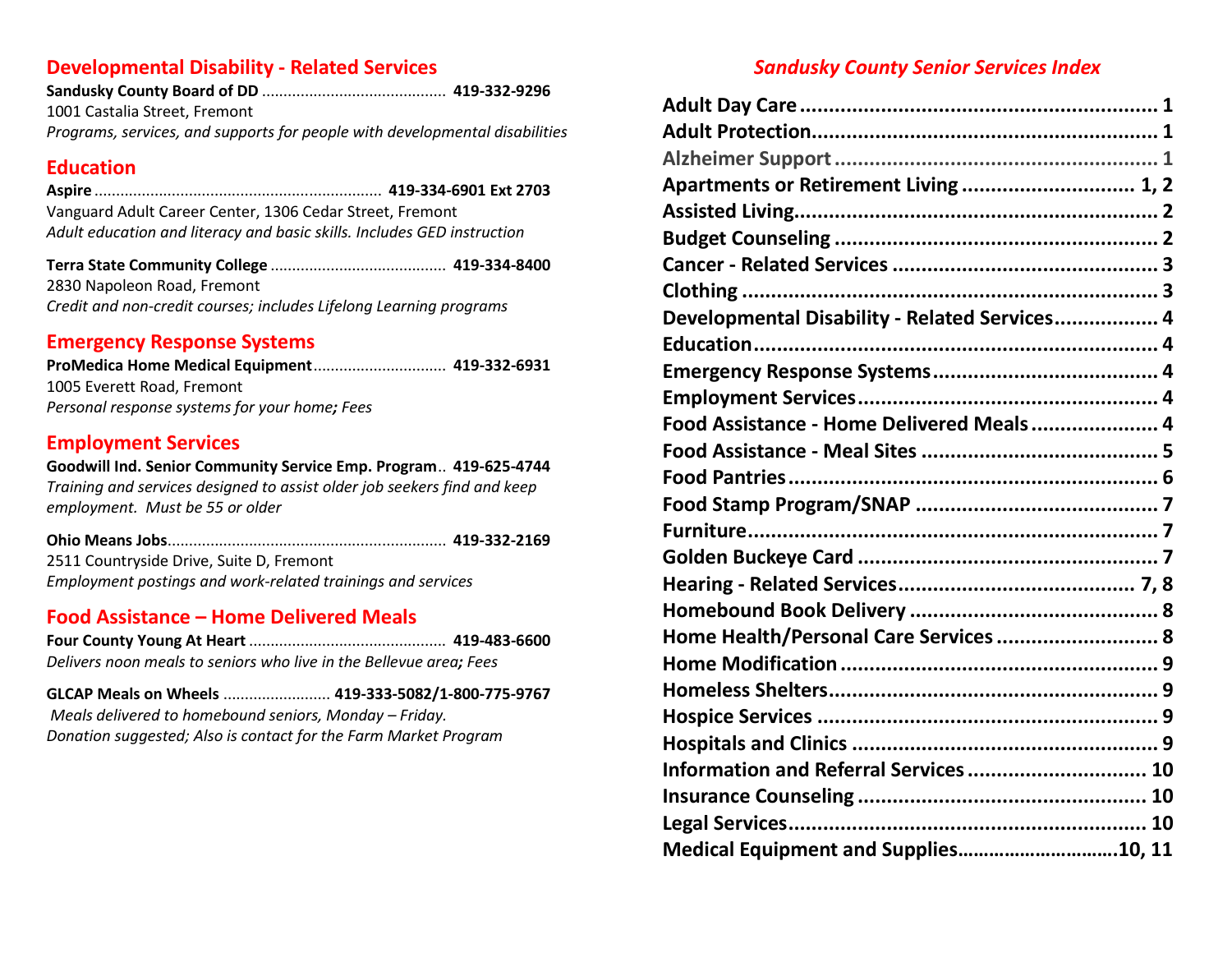#### *Useful Web Sites*

#### **American Association of Retired People - www.aarp.org**

**Area Office on Aging of Northwestern Ohio** *www.areaofficeonaging.com*

#### **Benefits Check Up** - **www.benefitscheckup.org**

 *Enter personal information to find programs and services you may be eligible for such as help with mediation, food, utilities, legal, taxes, in-home services, and transportation* 

**Eldercare Help - www.caring.com***Helps caregivers find services for the elderly* 

**Medicare** - **www.medicare.gov**

**National Alliance on Mental Illness (NAMI)** - **www.nami.org**

**Ohio Consumers' Counsel** – **www.occ.ohio.gov***Utility information and tips, along with helpful phone numbers.* 

#### **Ohio Department on Aging - www.aging.ohio.gov**

 *Includes information on the Golden Buckeye Card, Passport Program and more.* 

**Ohio Senior Health Insurance Information Program (OSHIIP) www.insurance.ohio.gov**

#### **Prescription Assistance** - **www.goodrx.com**

 *GoodRx gathers current prices and discounts to help you find the lowest cost pharmacy for your prescriptions* 

#### **Social Security – www.socialsecurity.gov**

*Provides information about programs and applications for benefits.* 

#### **Food Assistance – Meal Sites**

(December is 3rd Sunday)

| 120 East State Street, Fremont<br>Every third THURSDAY, beginning at 6:00 pm                                                                |  |
|---------------------------------------------------------------------------------------------------------------------------------------------|--|
| 510 West Maple Street, Clyde<br>Typically the last WEDNESDAY of every month, 5:00 pm - 6:00 pm                                              |  |
| Grace Lutheran Church, 705 West State Street, Fremont<br>Every THURSDAY, 11:30 am - 12:30 pm, unless schools are closed                     |  |
| GLCAP Senior Programs 419-334-8383/1-800-775-9767<br>11:30 meal at local senior centers (Clyde, Fremont, and Gibsonburg).                   |  |
| Hayes Memorial United Methodist Church 419-334-2605<br>1441 Fangboner Road, Fremont<br>Every MONDAY 5-6:30 pm<br>Every THURSDAY 10-11:30 am |  |
| 416 West State Street, Fremont<br>Every TUESDAY from $4:30 - 5:30$ pm<br>Every FRIDAY from $11:00$ am $-12:00$ pm                           |  |
| 206 North Park Avenue, Fremont<br>Every fourth SUNDAY from 5:00 pm - 6:00 pm, September through May                                         |  |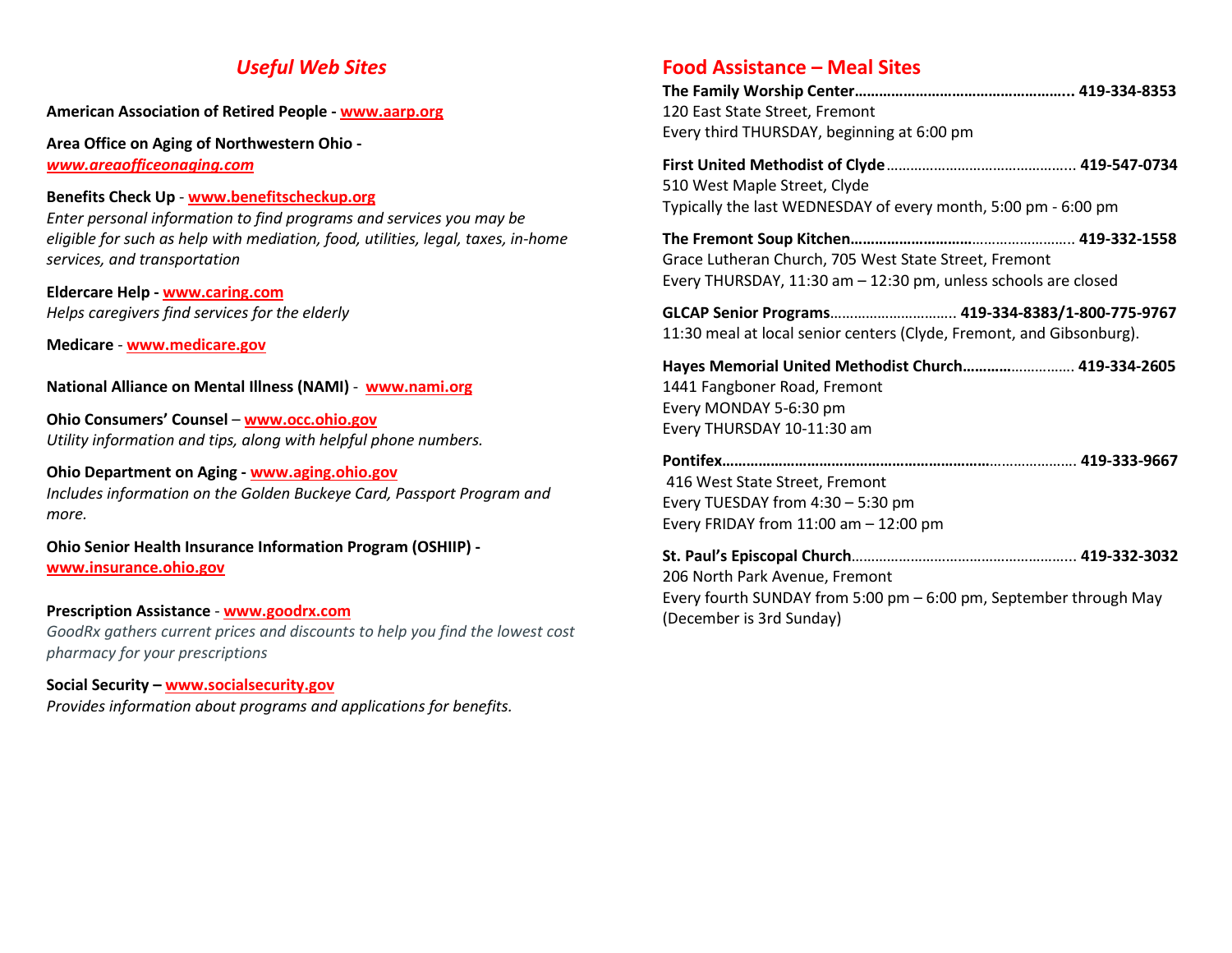## **Food Pantries**

| 203 Maple Street, Bellevue<br>Every WEDNESDAY, $1:00$ pm $-5:00$ pm<br>*Bellevue area residents only                                                                                                          |
|---------------------------------------------------------------------------------------------------------------------------------------------------------------------------------------------------------------|
| 803 West McPherson Highway, Clyde<br>Every THURSDAY, 9:00 am - 11:00 am & 4:00 pm - 6:00 pm<br>*Clyde area residents only                                                                                     |
| 120 East State Street, Fremont<br>Third TUESDAY, 11:00 am - 12:30 pm                                                                                                                                          |
| Gibsonburg Clergy Association Food Pantry 567-201-3962<br>116 South Main Street, Gibsonburg<br>Second and fourth MONDAY, 5:00 pm - 6:00 pm<br>Must call ahead<br>*Gibsonburg area residents only              |
| Hayes Memorial United Methodist Church 419-334-2605<br>1441 Fangboner Road, Fremont<br>MONDAYS 5:00 PM- 6:30 PM & THURSDAYS 10:00 am-11:30 am<br>Mainly non-perishable items                                  |
| 416 West State Street, Fremont<br>MONDAY from 1:00 - 3:00 pm                                                                                                                                                  |
| 129 Bidwell Ave., Fremont<br>MONDAY - FRIDAY, noon - 2:30 pm, need referral from SC Department of<br>Job & Family Services or SC Share and Care Center<br>*Sandusky County residents only; once every 30 days |
| Gibsonburg United Methodist Church 419-637-2159<br>200 East Madison Street, Gibsonburg<br>WEDNESDAY, 5:30 pm - 6:30 pm<br>*Gibsonburg area residents only                                                     |
| 212 Bridge Street, Woodville<br>Last FRIDAY, 8:30 am - 9:30 am, dates vary in November & December<br>*Woodville area residents only                                                                           |

#### *Groups and Churches with Activities for Seniors*

| 206 South Main Street, Clyde                      |  |
|---------------------------------------------------|--|
| Disciples of Christ - Worship, classes and events |  |
|                                                   |  |

**The Family Worship Center** ................................................ **419-334-8353** 120 East State Street, Fremont *PTO [Prime Time Overcomers] (age 50 and older) meets monthly* 

| 120 South Park Avenue. Fremont                                            |  |
|---------------------------------------------------------------------------|--|
| Satellites – Dinner and program fellowship for seniors. A Senior Lunch is |  |
| offered the second Wednesday each month                                   |  |

**Four County Young at Heart** ............................................... **419-483-6600**690 Flat Rock Road, Bellevue *Senior activities and programs* 

**GLCAP Senior Programs** ............................. **419-334-8383/800-775-9767** Offers various senior activities, trips, and programs, and 3 senior centers; visit www.glcap.org

**Golden Threads Senior Membership Program**................... **419-334-6613**ProMedica Memorial Hospital, 715 South Taft Avenue, Fremont *Support program and activities for those who are 55 and older* 

**Harvest Baptist Temple** ....................................................... **419-547-8251** 1022 South Main Street, Clyde *Golden Apples – senior group meets fourth Tuesday monthly* 

**Mature Audience Luncheons** .............................. **419-483-4040, Ext 4299**The Bellevue Hospital, 1400 West Main Street, Bellevue *Monthly noon luncheon and programs for those over 55* 

**Retired Eagles Activity Club** ................................................ **419-332-3961**(Contact) Eagles Hall *Lunch at 12:30 PM – second and fourth Tuesday. Meeting and social hour follow. Over 55, retired, and member of the Eagles*

**Trinity United Methodist Church** ........................................ **419-665-2262**231 South Maple Street, Lindsey *Monthly senior activities held first Monday each month at 1:30 pm*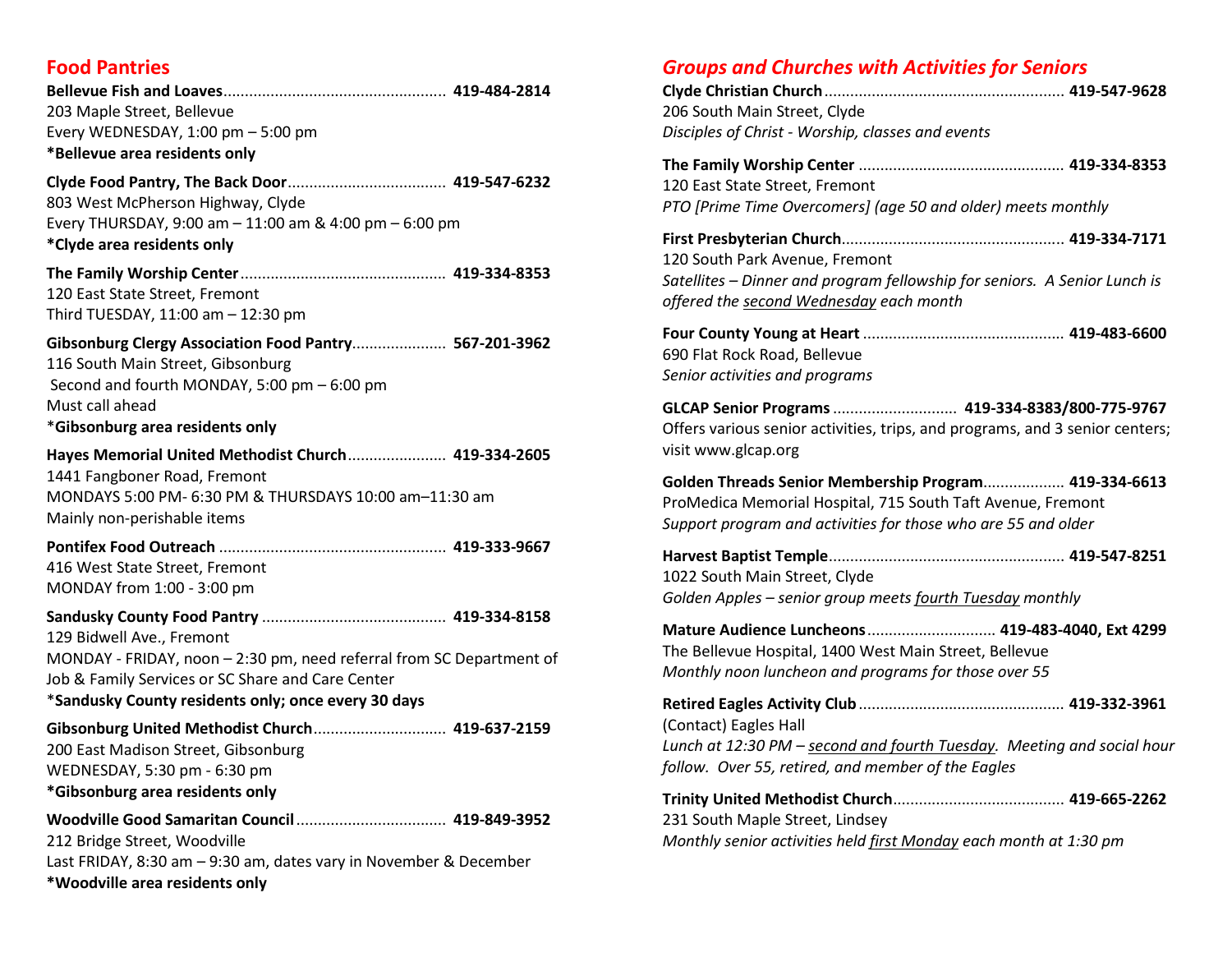## **Transportation**

| Cab service; Fees                                                                                           |  |
|-------------------------------------------------------------------------------------------------------------|--|
| Handicapped and wheelchair accessible van; Fees/Medicaid; Available<br>nights and weekends with appointment |  |
| Emergency and non-emergency medical transportation; Fees                                                    |  |
| Public transportation, delivery service; Fees                                                               |  |
| Taxi service. Fees.                                                                                         |  |
| <i>*EMERGENCY ONLY ambulance service; Fees</i>                                                              |  |
| Public transportation system; fees; call for cost information                                               |  |

#### **Utility Assistance**

| Great Lakes Community Action Partnership  419-334-8911                                                                                                                              |  |
|-------------------------------------------------------------------------------------------------------------------------------------------------------------------------------------|--|
| Sandusky County Share and Care Center 419-334-2832                                                                                                                                  |  |
| Utility Assistance Appointment Hotline  567-432-5046<br>127 South Front Street, Fremont<br>Entry-point to various utility programs including HEAP, Emergency HEAP,<br>PIPP and more |  |

#### **Veteran Services**

**Veterans Service Office and Commission** .......................... **419-334-4421** 2511 Countryside Drive, Suite B, Fremont *Variety of services for veterans and their dependents*

# **Volunteer Opportunities**

 **First Call for Help** ................................................................ **419-334-2720** United Way of Sandusky County, 826 West State Street, Fremont *Directory of Volunteer Opportunities is available in print at the United Way of Sandusky County office and as a PDF at www.uwsandco.org* 

#### **Food Stamps**

**SNAP (Formerly Food Stamps)** ............................................ **419-334-3891** Sandusky County Department of Jobs and Family Services 2511 Countryside Drive, Fremont *SNAP application and program; screening for local food pantries* 

## **Furniture**

| 1040 Oak Harbor Road, Fremont                       |  |
|-----------------------------------------------------|--|
| Used clothing, furniture, and more; there is a cost |  |

**Goodwill** .............................................................................. **419-483-2244**855 West Main Street, Bellevue *Used clothing, furniture, and more. There is a cost.*

**Share and Care** .................................................................... **419-334-2832**129 Bidwell Ave, Fremont *Accepts donations and provides used furniture assistance*

# **Golden Buckeye Card**

 **Golden Buckeye Card** ......................... **1-866-301-6446** (for replacement) Card is mailed to those with Driver's Licenses; must be 60 and older; Applications are also available at senior centers or local libraries

## **Hearing-Related Services**

**Bowling Green State University Hearing Clinic** .................. **419-372-2515**200 Health Center Building, Bowling Green *Hearing examinations and other hearing aid services. Sliding fee scale*

**Hear Again Company** .......................................................... **419-334-7732**1525 Port Clinton Road, Suite D, Fremont *Hearing examinations and other hearing aid services. Fees*

**Hear Now Program/Starkey Foundation**........................ **1-800-328-8602** *Assists those, who are deaf or who are hard of hearing, and have no other source to acquire a hearing aid. Processing fee*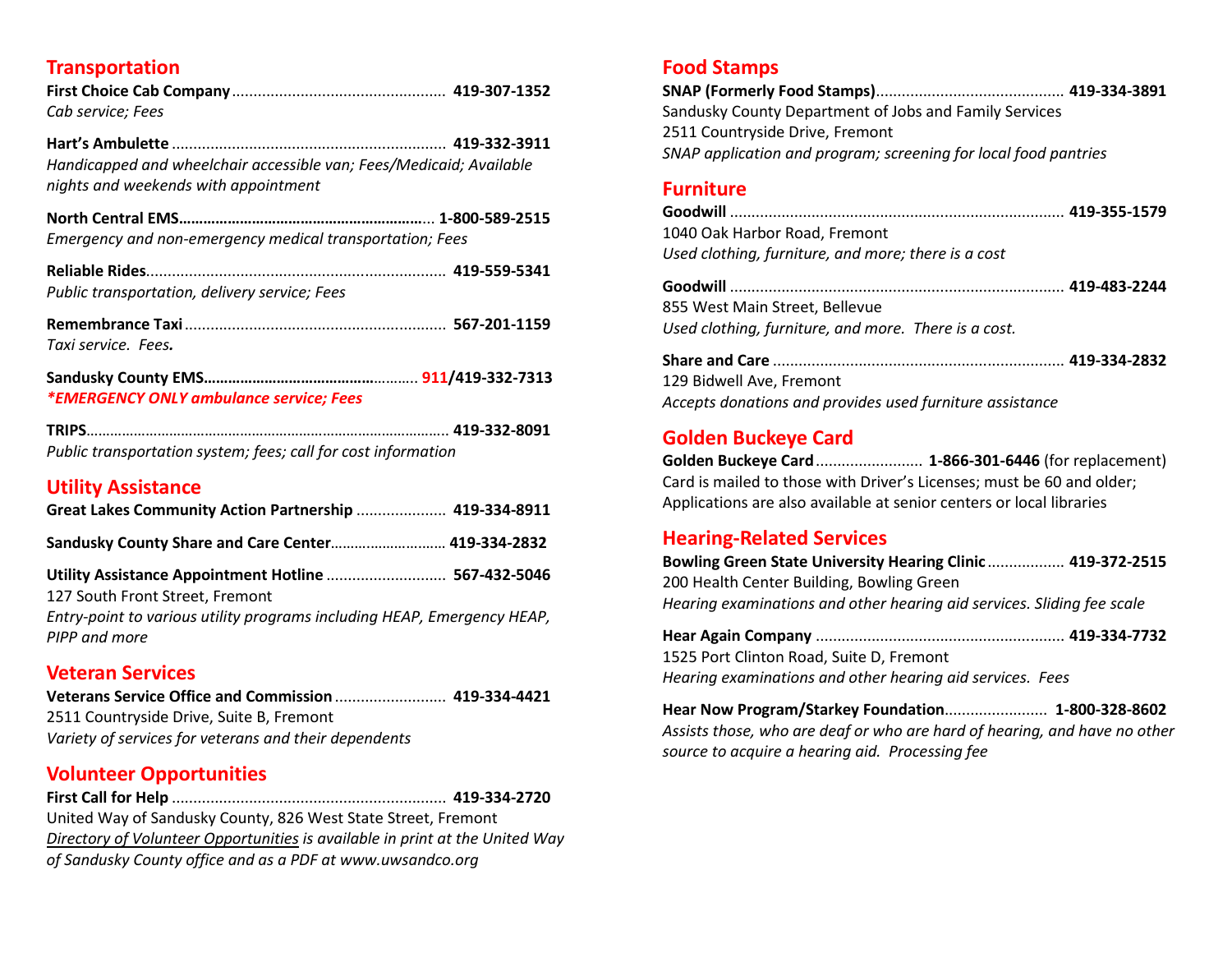|--|--|--|

305 Third Avenue, Fremont *Hearing examinations and other hearing aid services; Fees*

#### **Homebound Book Delivery**

#### **Home Health and/or Personal Care Services**

 **Bridge Home Health & Hospice** ............................................. **419-423-5351** *Skilled nursing, physical, occupational, and speech therapies, medical social services and nurse's aide assistance – all in the comfort of your home* 

| Non-medical in-home personal care; serves Sandusky County |  |
|-----------------------------------------------------------|--|

**Easterseals** ............................................................................. **419-332-3016***Personal care, home care, and respite care* 

**Fisher-Titus Home Health Care** ............................................. **419-668-0099** *Skilled nursing; physical, occupational, & speech therapy; also, provider for pediatric patients* 

**Guiding Hands Home Health Services** ................................... **419-898-5909** *Skilled Nursing, Physical Therapy, Occupational Therapy, Speech Therapy, Medical Social Services, Home Health Aide, Private Duty* 

**Heritage Health Care** ............................................................. **419-867-2002***Nursing, home health, and other services*

*ProMedica Home Health ................................................... 419-334-6626 Nursing and therapy services for physical, occupational and speech* 

**Home Instead Senior Care** ...................................................... **888-519-8109***Non-medical personal care and home care* 

**Passport/Options for Independence** ................................. **1-800-472-7277***Aide and homemaker services; skilled nursing; and therapy services* 

#### **Home Modification (also see Medical Equipment and Supplies)**

| Weatherization, rehabilitation, and other emergency home repairs |  |
|------------------------------------------------------------------|--|

**The Bellevue Hospital Rehabilitation Services** ................... **419-483-4040** 102 Commerce Park Drive, Suite A, Bellevue Offers supervised independent warm water exercise sessions and balance screenings. Call Extension 4279 for details. **Fremont Parks and Recreation Department** ...................... **419-334-5906**600 St. Joseph Street, Fremont

*Senior exercise, Silver Sneakers, Silver Fit, swimming pool, and walking track* 

**ProMedica Memorial Hospital** ............................................ **419-539-0235**710 South Taft Avenue, Herbert Perna Center, Fremont*Heated pool and senior exercise programs*

**Sandusky County Park District** ............................................ **419-334-4495***Several parks and various programs; walking and bike trails* 

**YMCA of Sandusky County** .................................................. **419-332-9622**  1000 North Street, Fremont Senior program, Silver Sneakers, pool, and more; Discount is offered for those 62 and older

#### **Senior Centers**

| 131 South Main Street, Clyde                                            |  |
|-------------------------------------------------------------------------|--|
|                                                                         |  |
| 1466 E. State Street, Fremont                                           |  |
| Community inclusive day site for seniors receiving services through the |  |
| Sandusky County Board of Developmental Disabilities                     |  |
|                                                                         |  |

**Clyde Senior Center** ............................................................. **419-547-8052**Laurelhurst, 900 North Woodland Avenue, Clyde

| 690 Flat Rock Road, Bellevue |  |
|------------------------------|--|

| Luther Meadow, 100 Meadow Lane, Gibsonburg |  |
|--------------------------------------------|--|

| 1101 Castalia Street, Fremont |  |
|-------------------------------|--|

#### **Social Security Services**

**Social Security Administration**........................................ **1-866-614-4760** 2220 Enterprise Street, Fremont; *www.socialsecurity.gov*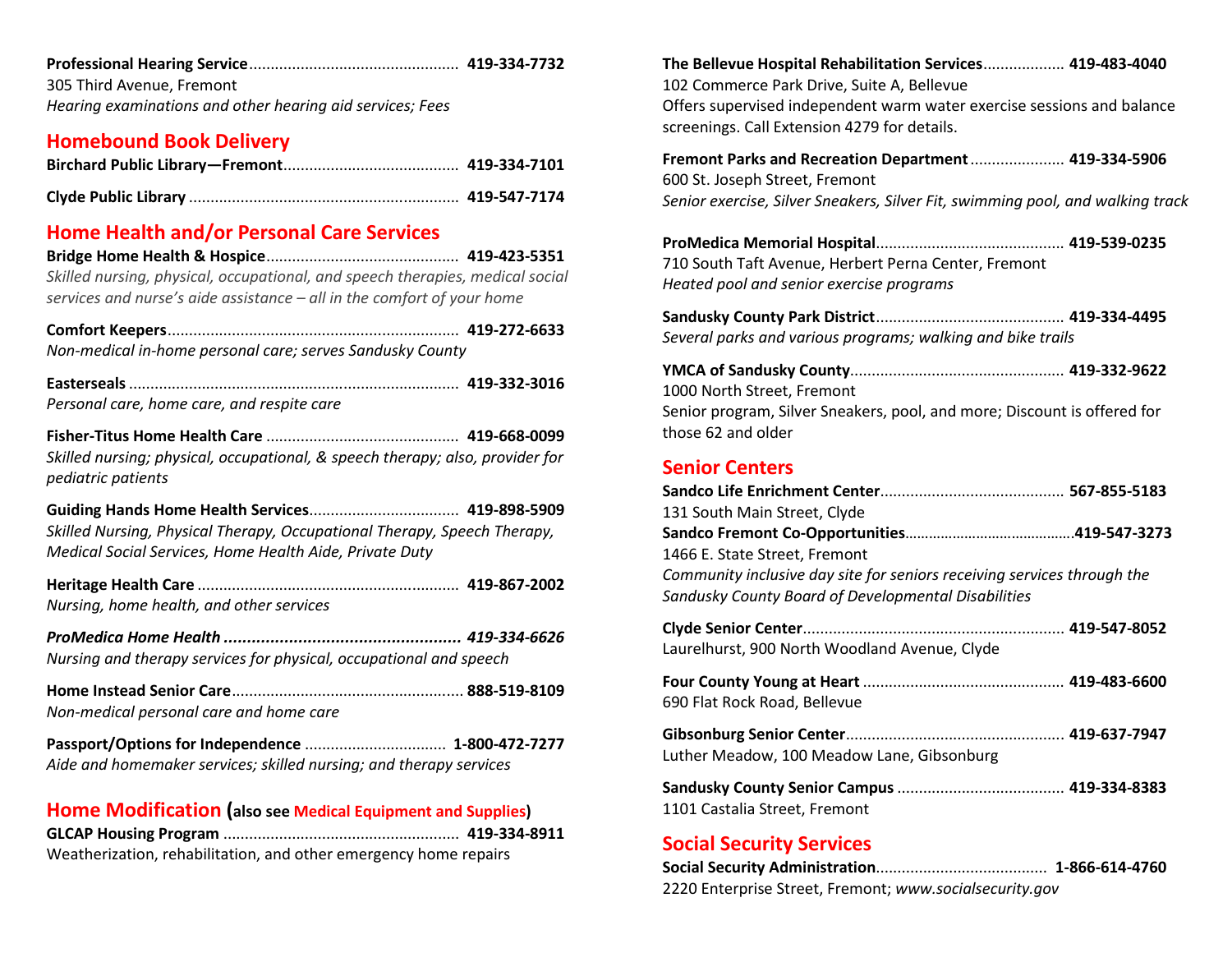#### **P.T. Services Rehabilitation**

 1800 W. State Street, Fremont …………………………………….…. **419-332-6709** 22020 State Route 51 W, Genoa…………………………………….… **419-855-8301** *Physical Therapy, Occupational Therapy, Speech Therapy, Massage Therapy, Wellness Programs* 

**Rehabilitation Hospital of Northwest Ohio……………………. 419.214.6600** 1455 W Medical Loop, Toledo *Intensive rehabilitation for diseases or injuries such as Strokes, Cardiac Rehab, Brain, Spinal Cord and Orthopedic injuries*

#### **Prescription Assistance**

**Bellevue Salvation Army** .................................................... **419-484-2769**First United Methodist Church, 901 Northwest Street, Bellevue

*Emergency prescription assistance for Bellevue residents* 

**Sandusky County Cancer Care Fund** ................................... **419-334-8938** 826 West State Street, Fremont *Limited assistance for Sandusky County residents receiving cancer treatment* 

**Sandusky County Share and Care Center** .......................... **419-334-2832** 129 Bidwell Avenue, Fremont *Limited prescription assistance for Sandusky County residents* 

#### **Prescription Delivery**

| CVS Gibsonburg (Gibsonburg Pharmacy) 419-637-7441<br>Mail order delivery available; fees |  |
|------------------------------------------------------------------------------------------|--|
| Mail order delivery available; fees                                                      |  |
| Mail order delivery available; fees                                                      |  |
| Free delivery within Fremont city limits only                                            |  |

#### **Recreation**

| 800 Monroe Street, Bellevue |  |
|-----------------------------|--|

| 102 Commerce Park Drive, Bellevue |  |
|-----------------------------------|--|

#### **Homeless Shelters**

| 410 Birchard Avenue (Arch Street entrance), Fremont |                                                  |
|-----------------------------------------------------|--------------------------------------------------|
| 1. Hart of Contract of Canadian Line Country        | $\overline{110}$ $\overline{222}$ $\overline{0}$ |

| 1421 East State Street, Fremont |  |
|---------------------------------|--|

#### **Hospice Services**

**ProMedica Hospice** ............................................................. **1-800-505-7444** *Comprehensive services for those with an advanced illness. Holistic care and support for patients and their families; bereavement support services offered.* 

|--|--|

**Stein Hospice** ....................................................................... **1-800-625-5269** *Comfort, compassion, and support during life's final journey; Bereavement support services* 

#### **Hospitals and Clinics**

| 1400 West Main Street, Bellevue |  |
|---------------------------------|--|
| Hospital services and more      |  |
|                                 |  |

| 2221 Hayes Ave., Fremont                               |
|--------------------------------------------------------|
| Medical and dental clinics at a sliding scale fee rate |

| 272 Benedict Avenue, Norwalk |  |
|------------------------------|--|

| 715 South Taft Avenue, Fremont                                  |  |
|-----------------------------------------------------------------|--|
| Hospital care, home health, therapy, support services, and more |  |

| Rehabilitation Hospital of Northwest Ohio  419-214-6600                          |  |
|----------------------------------------------------------------------------------|--|
| 1455 W Medical Loop, Toledo                                                      |  |
| Intensive rehabilitation for diseases or injuries such as strokes, brain, spinal |  |
| cord, and orthopedic injuries                                                    |  |

| 2000 Countryside Drive, Fremont                              |  |
|--------------------------------------------------------------|--|
| Health clinics, flu shots, and other health-related services |  |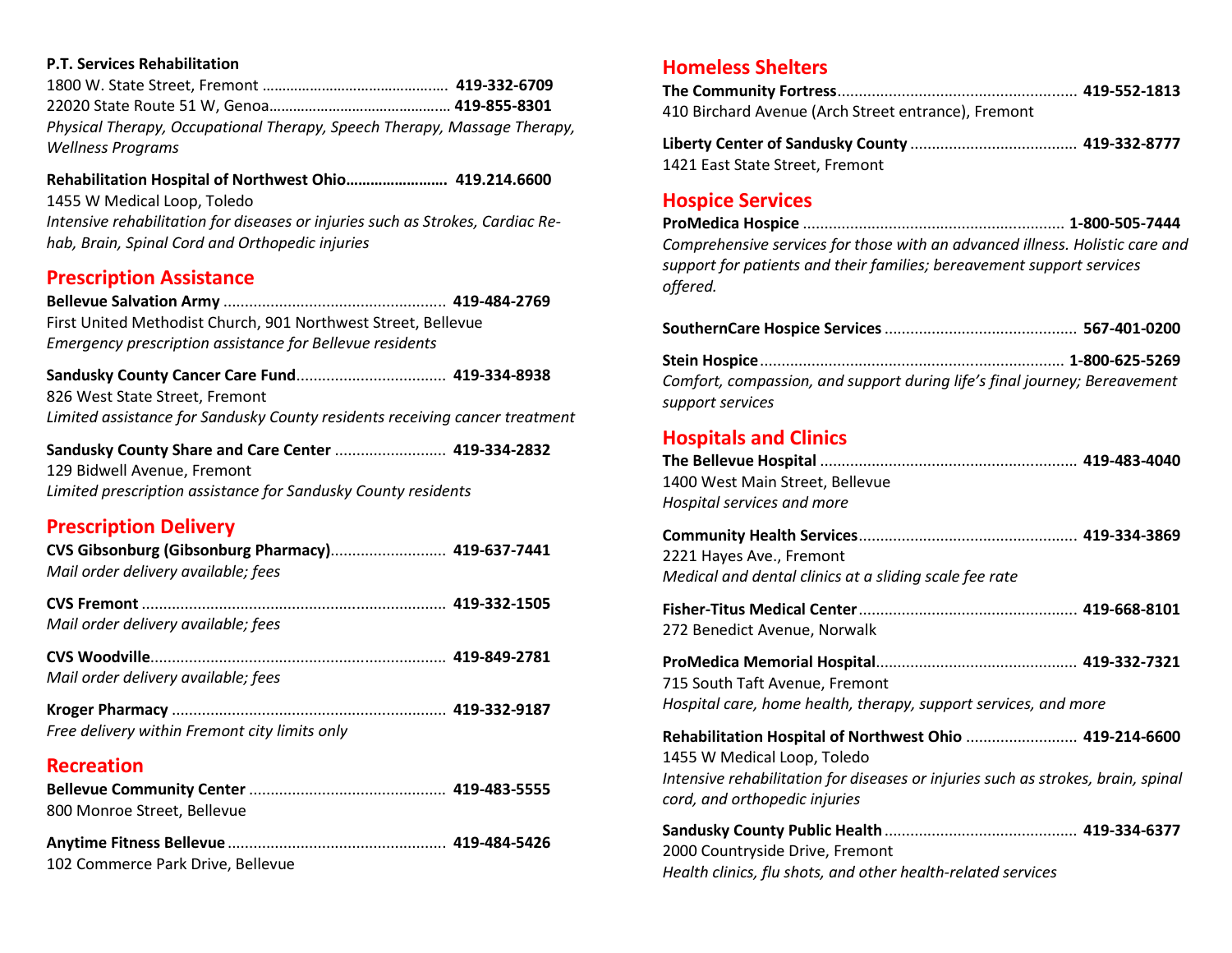#### **Information and Referral Services**

**Area Office on Aging of NW Ohio** ....... **1-800-472-7277 or 419-382-0624** *Information and referral for Northwest Ohio area senior services* 

**First Call for Help** ................................................................ **419-334-2720** *Information and referral service for Sandusky County. On-line search for services also available at www.uwsandco.org*

**Ohio Department on Aging** ................. **1-800-266-4346 or 614-466-5500**Information and referral concerning Ohio senior services

## **Insurance Counseling**

**Community Health Services** ................................. **419-334-3869, Ext 251** 2221 Hayes Ave., Fremont*Assistance with enrollment in Managed Care Insurance Programs* 

**Golden Threads Senior Membership** ................................. **419-334-6613** ProMedica Memorial Hospital, 715 South Taft Avenue, Fremont *Insurance claims assistance; assistance with Medicare Part D enrollment* 

## **Legal Services**

**Law Office of Phillip T. Wylkan** .......................................... **419-332-3800** 1430 Oak Harbor Road, Fremont or *www.2helpseniors.com*

 *Certified Elder law attorneys, specializing in Medicaid/Medicare, veteran's benefits, estate planning and other senior issues*

**Legal Aid of Western Ohio**............................................... **1-888-534-1432** *Legal services, including no-cost services for qualified senior citizens* 

**Pro Seniors Legal Hotline** ................................................ **1-800-488-6070** *Legal advice and referrals for senior citizens (60 and older)* 

# **Medical Equipment and Supplies**

| 1907 Croghan Street, Fremont                                  |  |
|---------------------------------------------------------------|--|
| Hospital-type equipment is available for temporary loan; Free |  |

**CVS Gibsonburg (Gibsonburg Pharmacy)**........................... **419-637-7441**241 West Madison Street, Gibsonburg *Durable medical equipment and aids for daily living; Fees*

|--|--|

1406 Oak Harbor Road, Fremont

*Skilled nursing, comprehensive rehabilitation, Alzheimer's and dementia care, and long-term care* 

**Valley View Health Campus** ................................................ **567-201-4393**1247 N River Rd, Fremont *Long and short-term care, rehabilitation, and assisted living services* 

| 101 Auxiliary Drive, Bellevue |  |
|-------------------------------|--|

*Long and short-term care; assisted living; transitional, memory, & respite care; adult day service; physical, occupational & speech therapy; outpatient therapy; and independent living*

**Windsor Lane Health Care and Rehabilitation** ................... **419-637-2104**355 Windsor Lane, Gibsonburg *Long and short-term care, rehabilitation, respite and hospice care* 

# **Parkinson Support**

 **Parkinson Foundation of Northwest Ohio** ......................... **419-438-5584**  *Support group and "Movers and Shakers" fitness classes for individuals diagnosed with Parkinson disease; Services available in Fremont* 

**Sandusky Seneca Parkinson Support** .................................. **419-334-6630**1500 Tiffin Road (First United Church of Christ) *"Delay the Disease"; Parkinson disease support group offering networking, education, and support* 

# **Phone Assistance**

# **Physical Therapy/Rehabilitation**

#### **ProMedica Memorial Total Rehab**

| Physical Therapy, Occupational Therapy, Speech Therapy, Pelvic Health, |  |
|------------------------------------------------------------------------|--|
| Aquatics, Lymphedema and Wellness Programs                             |  |